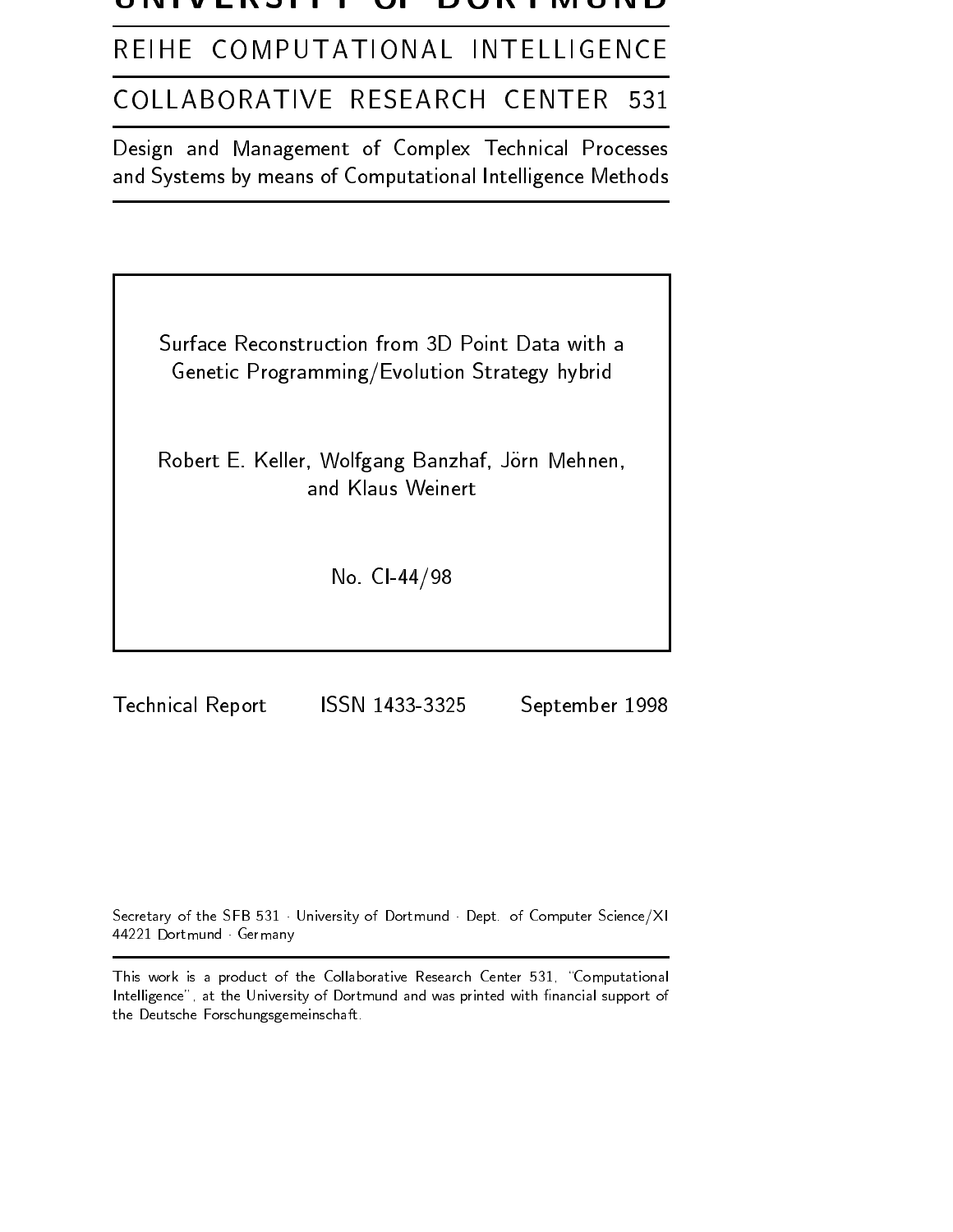#### Abstract

Surface reconstruction is a hard key problem in the industrial domain of computer-aided design (CAD) applications. A physical object, like a workpiece, must be represented in some standard CAD object description format such that its representation can be efficiently used in a CAD process like redesign. To that end, a digitizing process represents the object surface as a weakly-structured discrete and digitized set of 3D points. Surface reconstruction attempts to transform this representation into an efficient CAD representation. Certain classic approaches produce inefficient reconstructions of surface areas that do not correspond to construction logic. Here, a new reconstruction principle in form of a computational-intelligence-based software system is presented that yields logical and efficient representations.

Keywords: digitized point data, computer-aided design (CAD), surface reconstruction, constructive solid geometry (CSG), genetic programming (GP), evolution strategy (ES), computational intelligence (CI), multi-criteria optimization, structure evolution, incremental optimization, pattern recognition, interactive evolution

# 1 Introduction

Genetic programming (GP) (Banzhaf et al. 1998) is an evolutionary search process that generates structures of arbitrary shape and size. The most prominent special case of such a structure is the representation of an algorithm, for instance, as a computer program in a common language like LISP, <sup>C</sup> or the machine language of a certain processor. The present contribution, however, focuses on GP as an apt tool for the evolution of representations of three-dimensional objects.

The aim of advanced surface reconstruction  $(SR)$  is the transformation of a physical object – like a handmodeled prototype of a machine part that shall be produced – into a data representation, like a computer-aided design (CAD) 3D representation, that meets the high technological requirements of a construction engineer. As an essential part of the associated production process, the engineer modifies this CAD representation with a CAD system so that the resulting representation can be used to produce a corresponding physical object, like a gear box.

Such a system is typically used in mechanical engineering. Here, a physical object - like a prototype of a forging die – often does not have a CAD representation. Especially, it often lacks an exact geometrical CAD representation as a CAD object, either because a corresponding CAD data base does not exist, or the physical object has been changed manually in the course of the production process.

In order to obtain a CAD object, optical or tactile digitizing processes can be used. For instance, a tactile sensor may systematically scan the physical object's surface. For a practically relevant physical object, a digitizing process generates several megabytes of weakly-structured discrete 3D point data at least. \Weakly-structured" means the 3D point data set does not allow for a trivial recognition of the represented physical object by an automated process.

Modern rapid-prototyping production processes, like high-speed cutting or stereotype lithography, accept surfaceor volume-oriented CAD objects and manufacture the corresponding physical object. A surface-oriented CAD object is constructed by combining CAD surfaces  $-$  like a saddle surface  $-$ , while a volume-oriented object is constructed by combining CAD volumes, like a sphere.

Accordingly, there are surface- or volume-oriented CAD systems and hybrid systems used by a construction engineer for operating on such CAD objects. Many CAD objects mainly consist of primitive CAD objects like spheres, cylinders, cuboids or tori. Thus, a CAD system provides corresponding object libraries and supports the manipulation of such objects.

A prominent class of volume-oriented CAD systems employs constructive solid geometry (CSG). The CSG principle is to construct complex CAD objects from primitive objects. The resulting CAD objects (CSG objects) represent physical – that is, solid – objects. Thus, CSG is especially apt for the construction of structured surfaces.

Unstructured - especially, curved - surfaces, like certain parts of car bodies, are typically represented by triangulations, that is a surface approximation by plane triangles. Another well-known representation uses non-uniform rational B-splines (NURBS) which are especially apt for the construction of curved surfaces by smoothly joining curved surface parts.

Surface reconstruction - that is the automatic construction of a CAD object from data, like a 3D point data set - is a hard and industrially relevant problem. With respect to a reconstruction from a given non-empty discrete 3D point data set — which is the task being considered in this contribution —, the problem core is that, in  $\rm I\!R^-$ , the set represents infinitely many different *geometrical* surfaces: those and only those surfaces that have the set in common. However, the data set represents only one *physical* surface, which is the surface of that physical object from which a digitizing process generated the data set.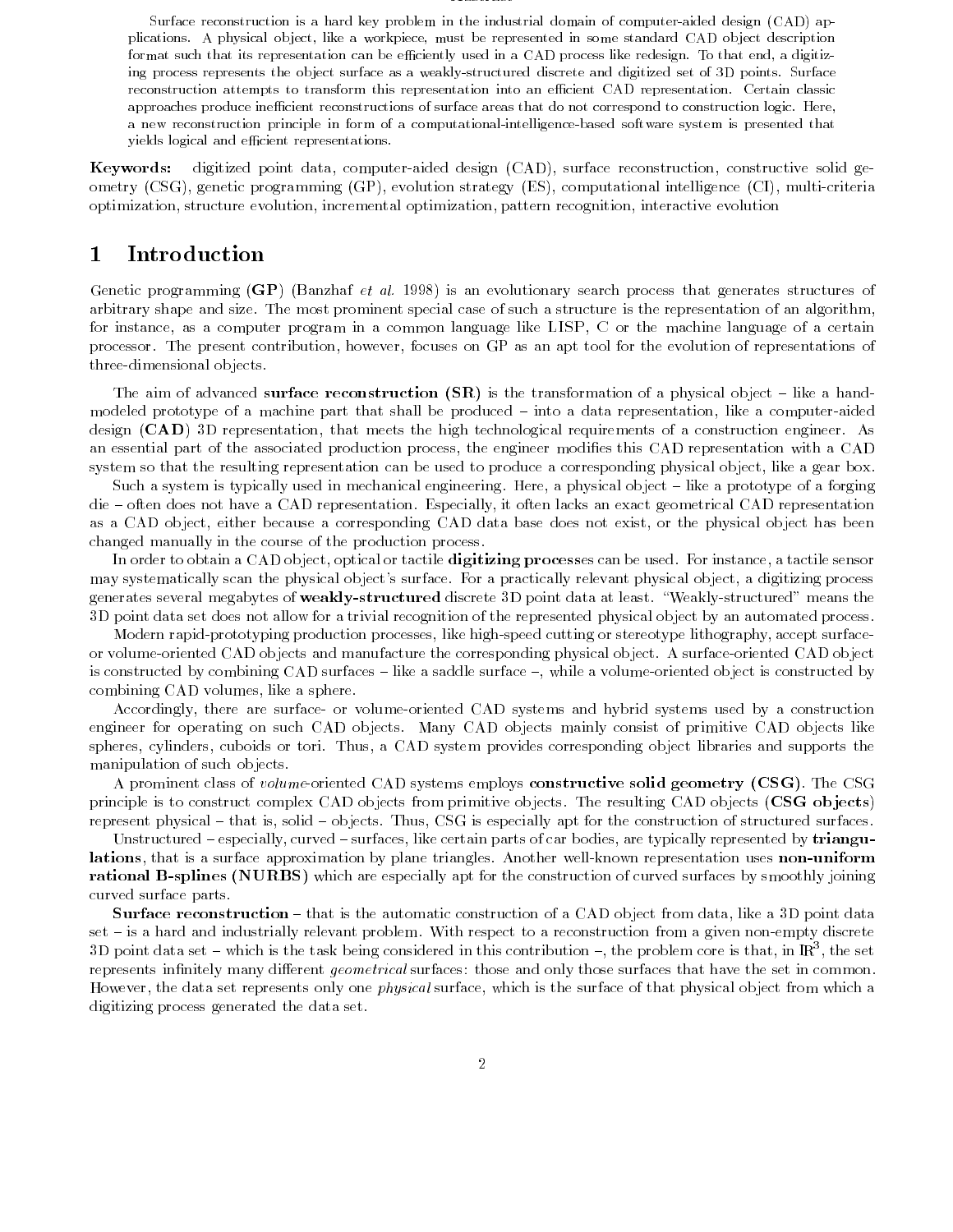Thus, the surface reconstruction system must reconstruct a CAD object that approximates the physical object. This corresponds to the task of recognizing a physical object in a 3D point set, which is a special case of pattern recognition. The system must perform this task such that a construction engineer can start working with the resulting CAD object without being forced to introduce an expensive manual modication to the representation.

Pattern recognition problems are classically covered by articial intelligence and machine learning, especially computational intelligence methods. Here, a new and evolutionary approach using a genetic programming (GP)/evolution strategy (ES) hybrid (Banzhaf et al. 1998) is used to reconstruct a CSG object from a non-empty discrete 3D point data set. The approach is represented as the software system SurREAl (Surface Reconstruction by Evolutionary Algorithms).

# 2 Classic context

## 2.1 Digitizing and preprocessing

A digitizing process generates a point-data set  $-$  which can be imagined as a **point cloud**  $-$  from a physical-object surface for use by a CAD system. Usually, such a cloud has too many points and is topologically structured too weakly for efficient handling by a CAD system.

Thus, preprocessing – for instance, data reduction by chordal deviation (Friedhoff 1996), depth-pass filtering (Müller and Mencl 1997), or mesh optimization (Hoppe *et al.* 1993) – is needed. The preprocessed point cloud represents an approximated physical-object surface.

Preprocessing generates topological information relevant to surface reconstruction. This information has to be calculated only once due to the static nature of the point cloud. Two prominent instances of such information, which will be explained below, are a normal vector and an approximation of the local Gaussian curvature.

Surface reconstruction consists of two key tasks: to *obtain topological information* from the preprocessed point cloud by analytic methods, and then to *construct an* approximating geometrical surface  $-$  that is, a surface that approximates the physical surface – from this point cloud by use of the topological information. Typically, a surface-reconstruction method assumes digitizing and preprocessing are topology-preserving, that is the approximated physical surface has a topology close to that of the physical surface.

Note that, subsequently, the approximated physical surface will be identified with the physical surface, which is legitimate since the former is the most direct computer-accessible representation of the latter.

### 2.2 Gridded representation and topological information

A classic surface-reconstruction method uses the idea of constructing an approximating surface with a usually very large number of plane pieces. Triangulation, for instance, yields an approximating surface consisting of triangles as plane pieces. In this context, an intuitive idea of smoothness of the approximating surface is used: the surface is considered "smooth" in a certain area if the angles between the area's plane pieces are not "too wide". The formalized search for a smooth triangulation of a point cloud is hard. Different methods yielding smooth triangulations can be found in (Müller and Mencl 1997, Weinert et al. 1997b, Schumaker 1993, Weinert et al. 1997a).

There are several topological properties of a surface that may be used by an advanced classic surface-reconstruction method. In order to determine the peculiar properties of a given surface, a gridded triangulation may be calculated from a smooth triangulation. A triangulation is called "gridded" if and only if its points - these are the points of the triangles  $-$  lie orthogonally over the points of a uniform 2D grid.

The grid represents a plane area on which the physical object lies during the digitizing process, while a grid point represents a point that is aimed at by a sensor, like a pin of a tactile digitizing hardware. The sensor aims at this grid point along a vector that is orthogonal to the plane area. For a gridded triangulation, the indicated topological properties can be easier determined than for a non-gridded triangulation. Two examples of such properties are a "normal vector" and "Gaussian curvature".

A normal vector in a surface point is orthogonal to the surface. Since the approximating geometrical surface differs from the approximated physical surface, the normal vector in a point of the approximating geometrical surface must be approximated itself. This approximation can be done, for instance, by help of differential geometrical considerations (Suk and Bhandarkar 1992) or simulation (Weinert et al. 1998).

The Gaussian curvature  $K$ , a certain topological description of the curvature of a surface, can be calculated to classify a surface. The cone, cylinder, plane, pseudosphere, and sphere, for instance, all have a *constant* Gaussian curvature (Gray 1993).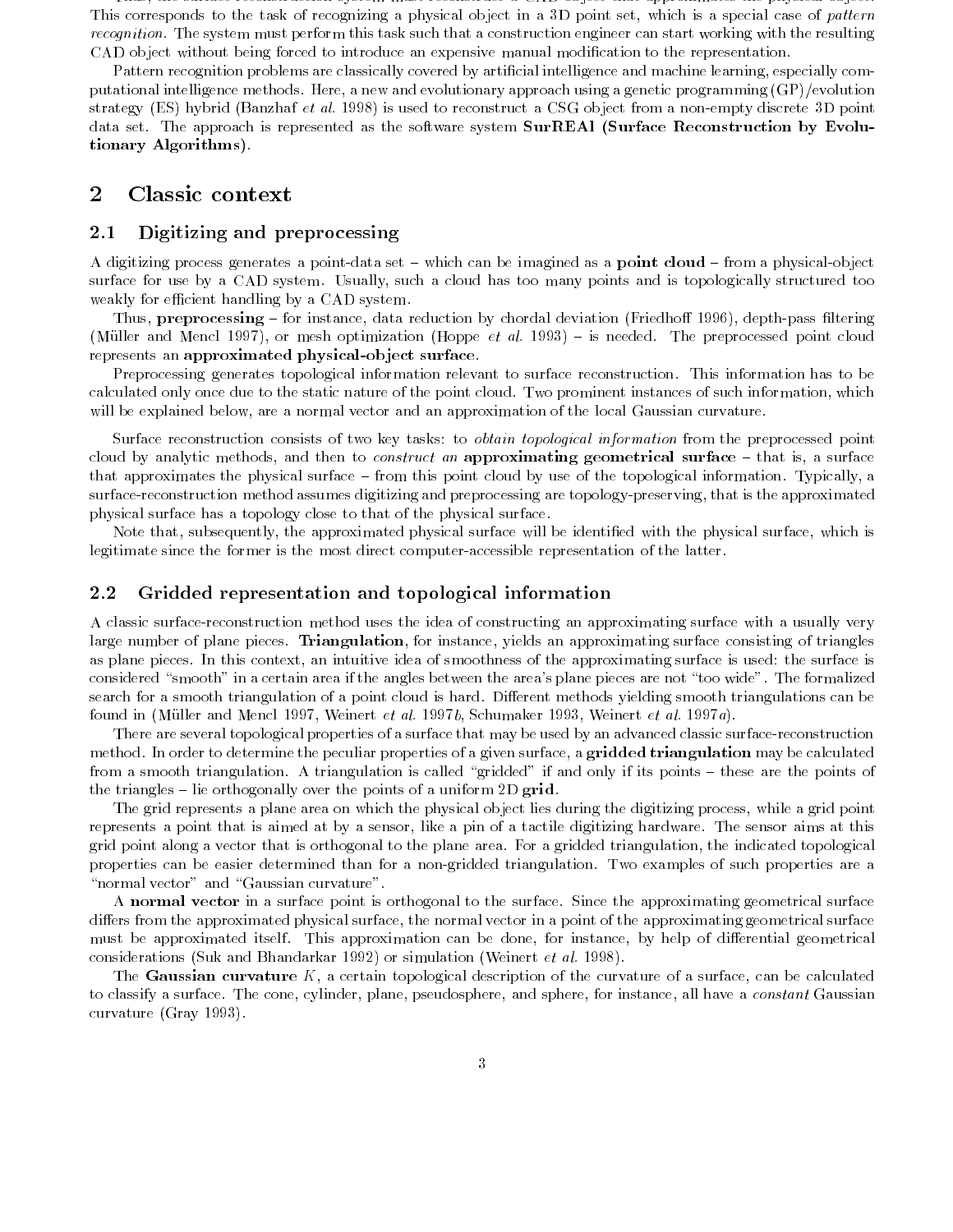Thus, considering an n - m grid, the result of the rst key task, i.e., obtaining topological information from the preprocessed point cloud, can be represented as an  $n \times m$  matrix of vectors  $s_{n,m} \in \rm I\!R^{++}{}^{++}$  s $_{n,m}$  consists of three subvectors: the coordinate vector  $c \in \mathbb{R}^3$  of  $p_{n,m}$  - that is a physical surface point over the grid point n.m; the normal vector  $n \in \mathbb{R}^3$  in  $p_{n,m}$ ; the physical-object surface's Gaussian curvature  $g \in \mathbb{R}$  in  $p_{n,m}$ .

The topological information is used by a typical classic surface-reconstruction method. It is also used by the evolutionary approach that will be presented next.

# 3 SurREAl– a Genetic programming/Evolution strategy hybrid

An evolution strategy is an evolutionary algorithm introduced by Rechenberg and Schwefel in the 60s (Rechenberg 1994, Schwefel 1995). Its original form and modern variants are powerful tools for solving hard parameter optimization problems as they are ubiquitous in engineering domains.

#### 3.1 The approach

A CAD system supports one or more internationally standardized formats for CAD-data exchange, like STEP, VDA-FS, or IGES (Reed *et al.* 1991). A geometrical surface can be represented as a CAD expression that obeys one of these formats, while the expression represents an algorithm that constructs the surface. The basic idea of SurREAl is to have genetic programming evolve a CAD expression for a given preprocessed point cloud such that the expression represents the physical surface that underlies the cloud.

A signicant advantage over classic approaches is that curved physical-surface parts can be approximated by curved geometrical surface parts instead of plane geometrical surface pieces like triangles. This is an important feature since a curved physical part, like a wind-channel-designed car bonnet, is frequently used in an industrial production process. Approximating such a part by plane pieces is very inefficient in terms of computing resources. Also, approximating curved physical parts by curved geometrical parts may yield a better approximation. Finally, the resulting approximation looks more natural than a plane-piece approximation that often has a "jagged" appearance.

#### $3.2$ Overview

When designing an evolutionary algorithm, the following major issues must be dealt with:

- algorithmic structure (generational vs. steady-state model, etc.)
- a problem-specific *genetic representation* of an individual
- $\bullet$  a quality measure applicable to each evolvable individual
- a search operator set including creation operator(s) and genetic operators, like reproduction and variation operators like mutation and recombination
- a selection of individuals as operands for the genetic operators
- a selection of individuals as members of the next generation
- closure and completeness of the search process
- $\bullet$  parameters like maximal run time, population size, operator application probabilities, etc.

These issues will be discussed subsequently with respect to SurREAl with the exception of the trivial reproduction operator.

### 3.3 Algorithmic structure

The algorithmic structure is a GP/ES hybrid. After creation of a population with fixed population size  $\mu \in \mathbb{N}$ , a generational-cycle model takes over. A parental generation is transformed into an offspring generation of  $\lambda$  individuals by application of genetic operators. After the generation of an offspring generation has been completed, a selection method selects  $\mu$  individuals from the offspring generation into the next parental generation. Then, the cycle restarts.

Each genetic operator is tagged by a particular operator-selection probability, so that, for instance, mutation will be selected with 0.3 probability as next genetic operator to be applied to a genotype. The sum of all operatorselection probabilities must be 1.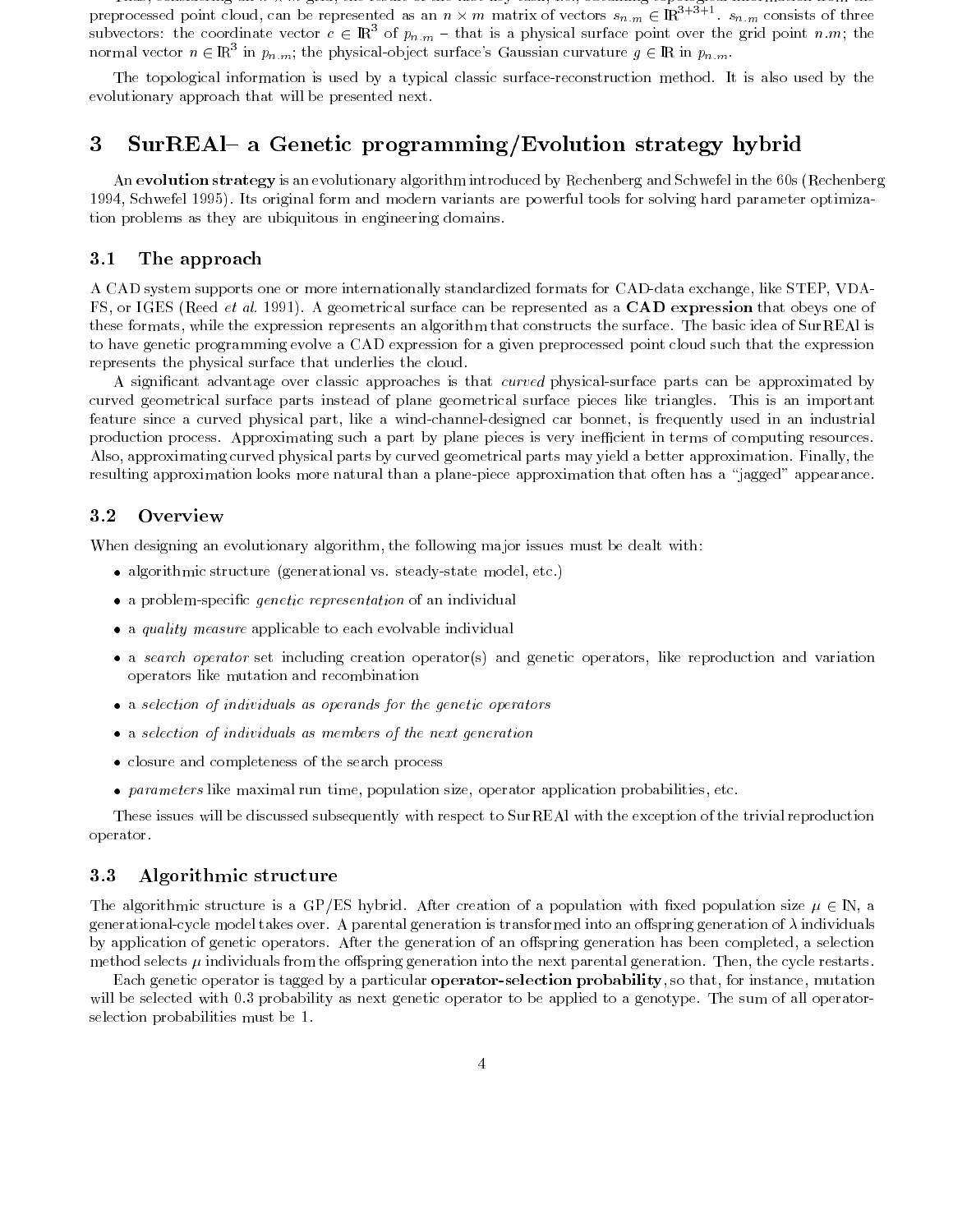#### 3.4 Genetic representation

## 3.4.1 Constructive solid geometry

The CAD construction of an object is realized either via line- or surface- or volume-oriented (3D) construction methods. A 3D-CAD system has some advantages in comparison to a surface-oriented CAD system. For instance, a 3D-CAD system gives a realistic visual representation of a physical object, which is a major reason why an increasing acceptance of 3D-CAD systems can be expected (Spur 1997).

Constructive solid geometry (CSG) is a very prominent object-construction method used by several 3D-CAD systems (Spur 1997). A CSG object is either a CSG primitive  $-$  like a cube  $-$ , or it is a CSG complex which is represented as a CSG sequence of construction operators and CSG objects. Addition, subtraction, and intersection of CSG objects are prominent construction operators. A CSG primitive is characterized by its parameters, the essential ones being size, position, and orientation.

A CSG sequence is a word from a context-free language. For instance, a schematic CSG sequence looks like the infix expression "cube  $\cup$  sphere" which represents a CSG complex obtained by placing a cube into a sphere such that the cube's and sphere's centers are identical. Depending on the sizes of both primitives, the constructed CSG complex may look like a sphere with the cube corners showing on the sphere surface. Actually, a concrete CSG sequence representation as it is used by a CAD system contains parameters like the sphere radius and the cube edge length.

A CSG sequence can be represented as a hierarchical structure, that is a CSG tree, which corresponds to a  $$ linear – infix expression like the one shown above if the tree is being in-order traversed. For instance, the above infix expression can be represented as a tree with a U-labeled root node that has one cube-labeled and one sphere-labeled child node.

Note that, for each CSG object, there is an infinite number of representing CSG trees, which means the CSGobject representation is not unique. For instance, a sphere can be represented as "sphere", "sphere  $\cup$  sphere", "sphere  $\cup$  sphere  $\cup$  sphere", etc., with all spheres having the same radius.

# 3.4.2 Terminal and function set

The terminal set contains the CSG primitives "box", "sphere" and "quadric". A quadric is a generic geometric object that can be instantiated as, for instance, a cone or a cylinder. As a special case of a finite quadric, the terminal set contains a cylinder. Other stereometrical primitives like a torus, an obelisc, barrel-shaped bodies, and primitives with non-trivial topologies can be included into the terminal set, if desired. The function set contains the binary construction operators "union", "subtraction", and "intersection".

An example of three CSG complexes can be seen in figure 1.



Figure 1: Union, intersection, and subtraction of two spheres.

## 3.4.3 Search space

Due to the genetic representation, the search space is the set of all CSG trees of a user-defined maximal depth. Note that this CSG-based genetic representation ensures that each CSG object can be represented as an individual. This ensures that almost any practically relevant physical object can be represented as an individual, since CSG has been designed for the representation of such physical objects.

Note also that an arbitrary point in search space  $-$  that is, a CSG tree  $-$ , can be generated by an apt sequence of variation operators. Thus, no potential solution is excluded from the search process access due to a variation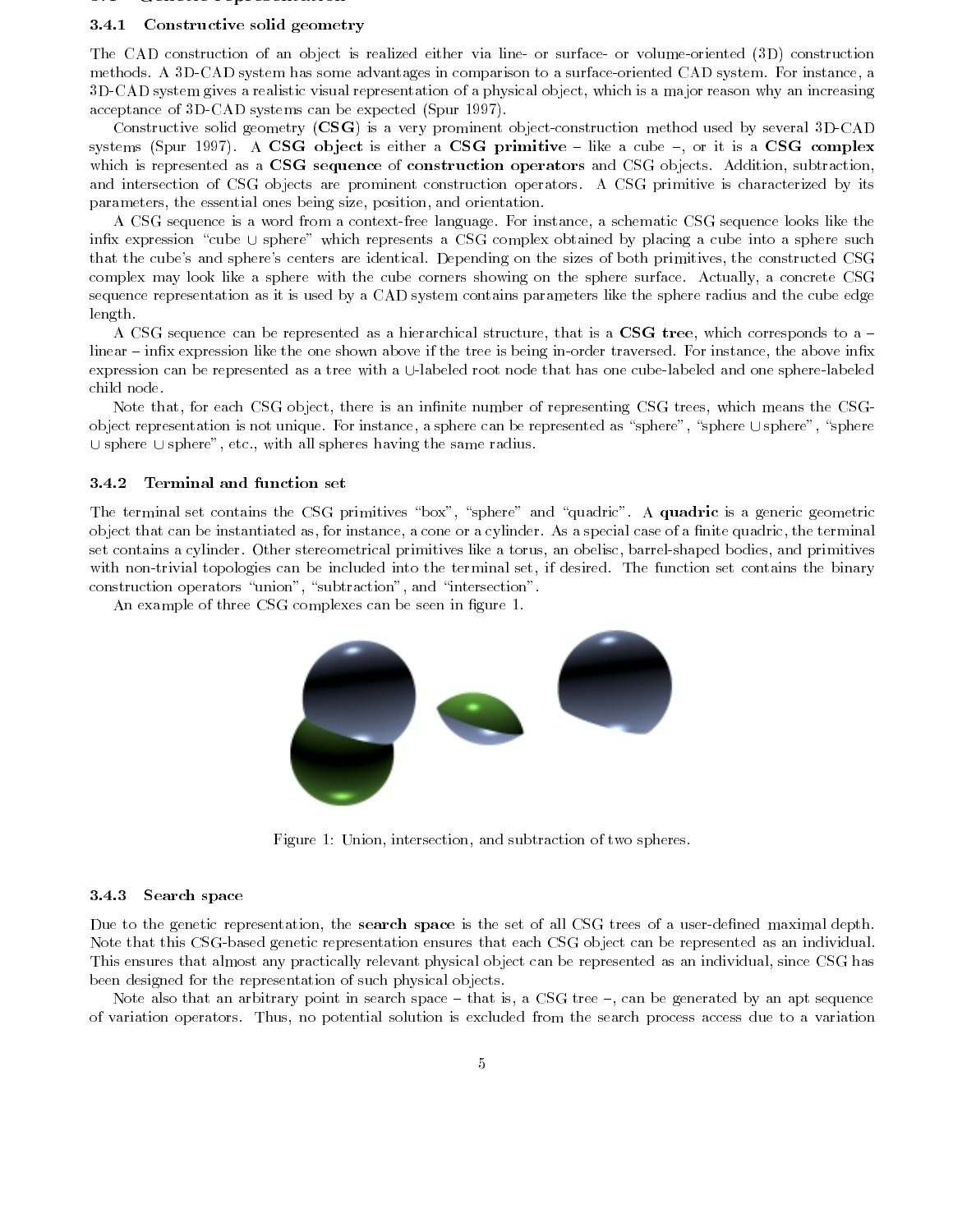operator bias. Finally, the genetic representation of an individual can be transformed as it has been exemplied above – into a CSG sequence which can be directly processed by a corresponding CAD system.

#### Quality measure  $3.5$

Surface reconstruction is an instance of a multi-criterion optimization problem. In the context of this contribution, one obvious optimization criterion is the quality of the approximation of a physical object by a corresponding CSG object resulting from the reconstruction. Another criterion is the parsimony of the CSG tree that represents the approximating CSG object. Since the CSG-object representation is not unique, CSG trees of vastly different sizes represent the same CSG object. In order to save CAD system resources, the representing CSG tree should be small.

Further optimization criteria are related to topological properties of the CSG object, which will be explained subsequently. According to all of the optimization criteria mentioned above, *fitness criteria* have been introduced which will be discussed next.

#### 3.5.1 Distance criterion DELTA

This criterion represents the idea that a well-approximating CSG-object surface should contain the points from the preprocessed point cloud. Subsequently, a z-value of a cloud point is the point's height over the corresponding grid point. If this value is greater or equal to a digitizing-hardware-dependent  $\epsilon > 0$ , this means the digitizing process detected a physical-object surface over that grid point. A vanishing z-value  $-0 \le z \le \epsilon$  - means the digitizing process detected no physical-object surface over that point. The concept of a vanishing value must be introduced due to the unavoidable imprecision of the physical measuring a digitizing process must perform.

The criterion is realized via the sum  $\sigma$  over all grid points of the differences between a physical-object surface point's z-value and the corresponding CSG-object-surface point's z-value. The result has been normalized to the interval ]0; 1] by use of

$$
DELTA := (\sigma + 1)^{-1}.
$$

Thus, a perfect CSG object has "one" as DELTA value, since, in this case,  $\sigma$  equals zero.

Note two special cases that come into existence because not each grid point is necessarily covered by a CSG-object. A grid point with no corresponding CSG-object surface point and a vanishing z-value means SurREAl models reality correctly in this grid point: no physical-object surface - no CSG-object surface. A grid point with a non-vanishing z-value with no corresponding CSG-object surface point means reality has not yet been grasped in this grid point: a physical-object surface  $-$  no CSG-object surface. Thus, the error in this grid point  $-$  represented as an addend of  $\sigma$  $=$  equals the *z*-value.

The time complexity of the computation of DELTA is linear in the number of all  $n \cdot m$  grid points.

#### 3.5.2 Angle criterion ABN

This criterion represents the idea that the CSG-object surface should have the same spatial orientation as the physicalobject surface. It is realized by taking into consideration the normal vectors of the CSG-object surface points and of the physical-object surface points over all grid points. The physical-object normal vectors have to be computed only once at the beginning of a SurREAl run since the physical-object representation  $-$  i.e., the preprocessed point cloud { is constant.

The criterion is realized as the normalized sum over all grid points of the absolute cosine value of the angle  $\alpha_i$ between the CSG-object normal vector and the physical-object normal vector over the same grid point.

$$
ABN = \frac{1}{n \cdot m} \sum_{i=1}^{n \cdot m} |cos \ \alpha_i|.
$$

The cosine for each normal-vector pair yields "one" for parallel normal vectors and zero for orthogonal normal vectors, which implies that ABN is in  $[0, 1]$  and a perfect CSG object has ABN value "one".

The two above-mentioned special cases with respect to uncovered grid points are handled in the obvious analogous way. The time complexity of the computation of ABN is linear in the number of all  $n \cdot m$  grid points.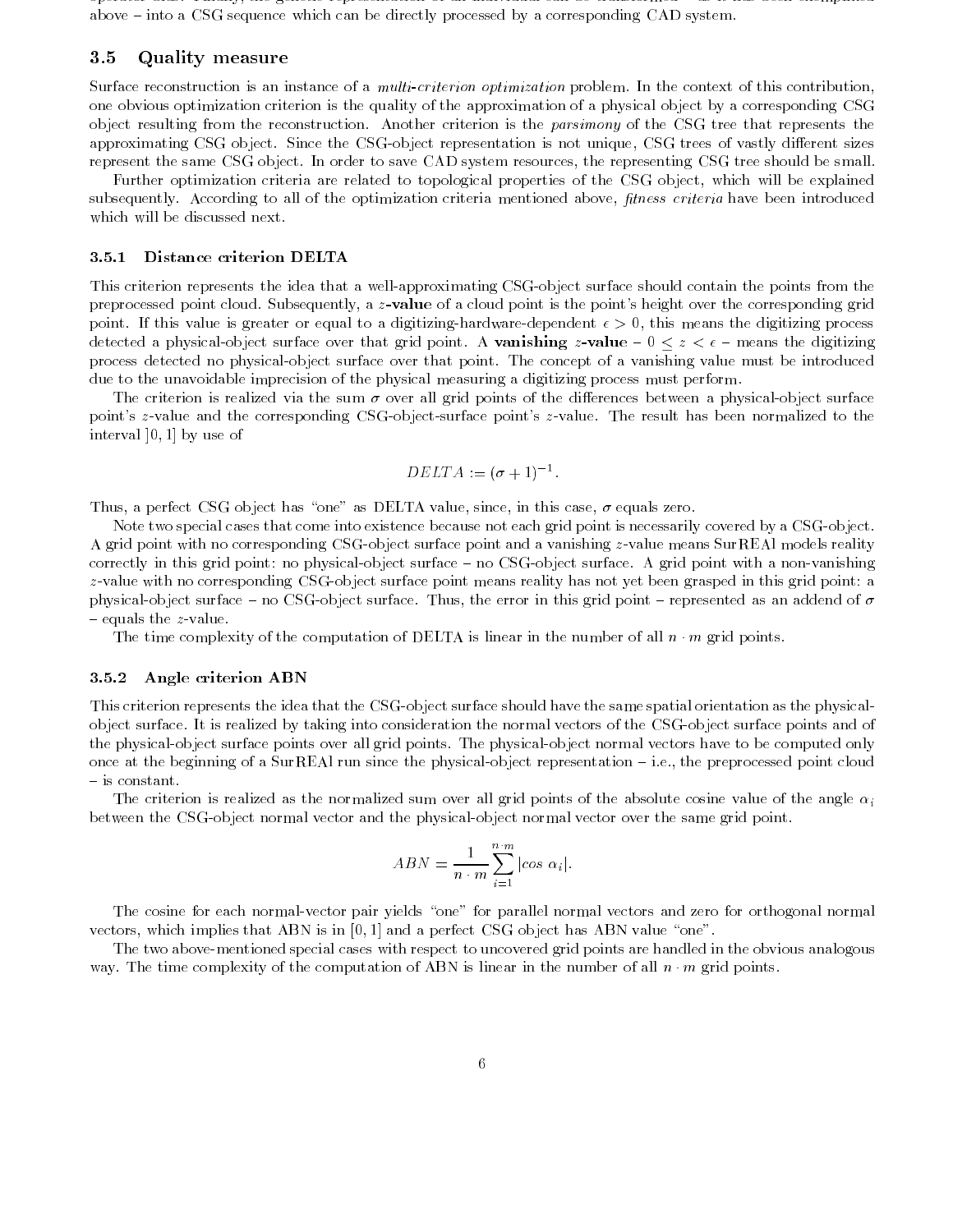#### 3.5.3 Curvature type criterion CTYPE

This criterion represents the idea that, in corresponding points, the CSG-object surface should have the same curvature type as the physical-object surface. The purpose of CTYPE is to guide the selection of an apt CSG-primitive for the approximation of a certain physical-object surface area such that primitive and area have identical curvature types. CTYPE is defined as the sum over all grid points of type matches - rated as "one" - and mismatches - rated as "zero" - divided by the number of grid points. Thus, CTYPE is in [0, 1], and a perfect CSG object has CTYPE value "one", since each grid point represents a type match.

The two above-mentioned special cases with respect to uncovered grid points are handled in the obvious analogous way. The time complexity of the computation of CTYPE is linear in the number of all  $n \cdot m$  grid points.

#### 3.5.4 Primitive-number criterion PRIM

Evolution may lead to the generation of a CSG object that consists of a huge number of primitives  $\phi$ . Such an object is inefficient in terms of computing resources, since each data representation of a primitive must be stored. Moreover, a CAD system must draw each primitive when drawing the CSG object, and redraw whenever the construction engineer translates - that is, moves along a vector - or rotates the object on-screen. The more realistic the visual rendering of the CSG object is - for instance, by application of hidden-line deletion and ray tracing - and the higher  $\phi$ is, the more CPU intense the drawing gets. Even with powerful graphic hardware support – like hardwired rotational matrices – the engineer's work interrupts due to the redrawing process delay may become annoyingly long.

Thus, PRIM realizes a parsimony criterion. Note that the evolution of an empty tree is not allowed by SurREAl's definition. PRIM is defined as

$$
PRIM := 1 - \frac{\phi}{c},
$$

where  $\phi \leq c \leq n \cdot m$ ,  $c \in \mathbb{N}$ . c is a constant value that defines the maximally legal number of leaves - that is, CSG primitives – of a CSG tree. Thus, PRIM is in  $[0, 1 - 1/c]$ , and a perfect CSG object has  $1 - 1/c$  as PRIM value. c should be set as high as the maximum number of leaves expected necessary to build an acceptable CSG object.

The quality measure is defined as a weighted sum of the single criteria, and an instance is shown in the results section. Note that the quality measure is defined for an arbitrary individual.

# 3.6 Variation

#### 3.6.1 Mutation

In traditional genetic programming  $-$  that is the variant introduced by Koza (Koza 1992)  $-$  mutation is a secondary operator. In SurREAl, however, mutation plays an important role, which reflects the major role of mutation in organic evolution. A single *mutation* has one of the following types:

- primitive It randomly modifies a CSG-primitive parameter  $-$  like position, size, and orientation  $-$  with normal distribution for small modifications. Its objective is to tune the evolved geometric surface with many smaller and few bigger changes. This reflects the principle of variation to be observed in organic evolution.
- construction It randomly replaces a construction operator like intersection by another construction operator. This mutation type usually introduces a major phenotypic change  $-$  see fig. 1 as a very simple example. Its objective is to introduce - by repeated application to different individuals in the course of evolution - several topologically qualitatively different phenotypes. This, hopefully, generates a phenotype that captures the characteristics of the physical object to be approximated, so that the corresponding genotype may then be tuned.
- replacing It randomly replaces a CSG primitive by another primitive. Its objective is to tune the evolved geometric surface by exchanging subareas. The parameter settings of the introduced primitives are dened by standard settings.
- insertion It randomly replaces a CSG primitive by a non-trivial random-generated CSG tree. Its objective is to introduce a signicant change of the phenotypic shape. Especially, this operator is imperative for introducing CSG complexes into the population, since creation, as will be discussed later, only generates primitives.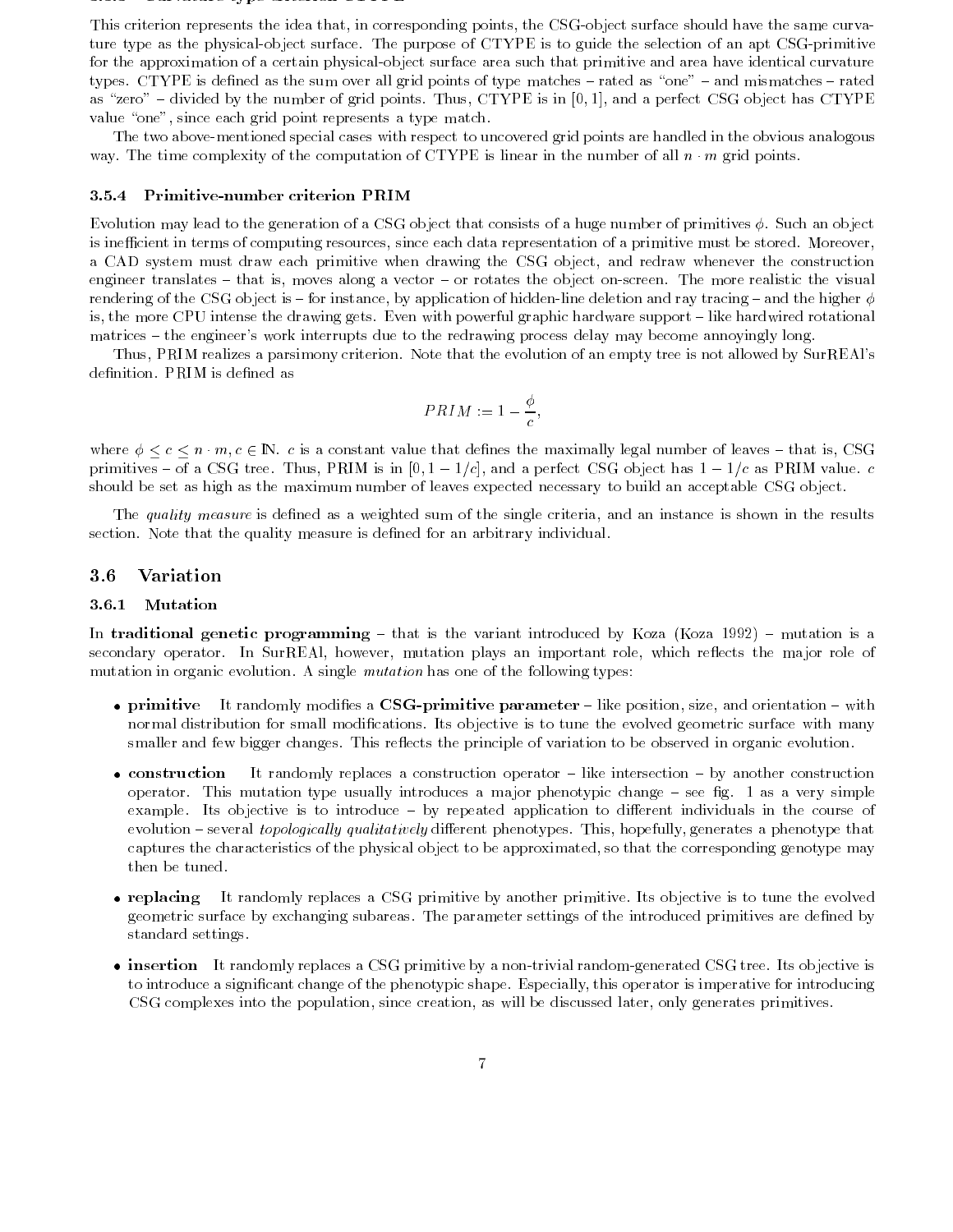deletion It randomly deletes a non trivial subtree that is not the entire individual. Its objective is identical the insertion objective and it counteracts the genotypic size increase introduced by insertion. This countermeasure is required due to limited computing resources.

It can be observed in typical runs that the intended objectives are being reached.

Mutation-type selection probability The probability of the mutation being an insertion or deletion is inversely proportional to the fitness of the mutant. Thus, a hi-fitness phenotypic shape is not likely to be destroyed by insertion or deletion. If neither insertion nor deletion have been selected, another mutation type is being equal-probability random-selected.

Mutation rate The mutation rate  $-$  that is, the number of mutations per time unit  $-$  is controlled by use of a mutation-rate adjustment function that yields exponentially decreasing rates over run time in order to have the search process "home in" on an acceptable local optimum. The run-time dependence is implemented by having the function take the current generation number as argument.

#### 3.6.2 Recombination

Recombination is defined as a crossover of two parental CSG subtrees between two parents. The subtree root nodes are being equal-probability random-selected independent from their depths within the parental trees. Thus, the phenotypic difference between parents and offspring covers the full range from almost identical to very different in shape and size.

In the ideal case, a phenotype is as complex as necessary with respect to to approximation quality and as parsimonious as possible.

## 3.7 Creation

A trivial creation operator generates a user-defined number of individuals each of which being a randomly chosen CSG *primitive* with random parameter settings. This ensures  $-$  a reasonable population size assumed  $-$  the occurrence of all primitive types in the initial population. This type diversity is helpful for the synthesis of complex topologies as they are ubiquitous in practically relevant physical objects. Also, no a-priori knowledge about the physical object is introduced in order to demonstrate, by subsequent evolution, the learning ability of the system.

Note that structural diversity, especially diversity in sizes, does not have to be introduced by creation, since the - trivial - insertion operator described above quickly introduces this diversity type into the initial population. Thus, the implementation and application of one or more  $-$  relatively sophisticated  $-$  tree creation operators like those described in (Koza 1992) are unnecessary.

Note that the search space is closed under the search operators. Thus, the search process cannot leave the space.

#### 3.8 Selection for genetic operands

With respect to recombination, two different parents are equal-probability random-selected – fitness plays no role here. Thus, with population size P, each individual has the same selection probability  $1/P$ . This purely randombased selection mechanism would result in a Monte-Carlo-like search process if it was the only such mechanism present in the system.

However, with respect to mutation, SurREAI offers four fitness-based selection strategies to the user who chooses one that will be used during a run:

- elitist selection
- ranking selection under an exponential distribution
- 2-tournament selection
- $\bullet$  fitness-proportional selection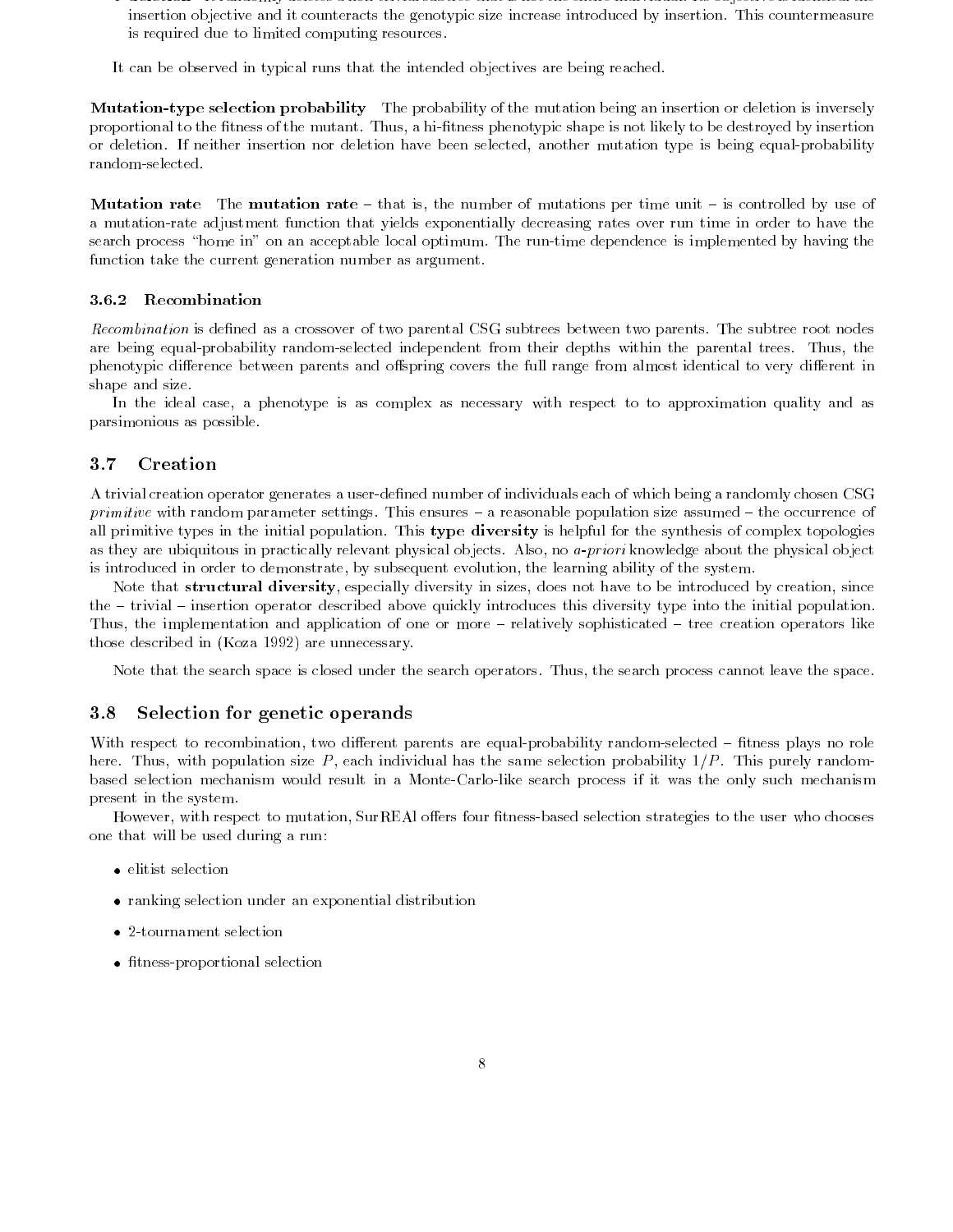#### 3.9 September 1991 Selection for the next part of  $\frac{1}{2}$

With respect to selection, SurREAl follows the evolution strategy. The classic evolution strategy introduces a selection pressure on the genotypes via using the plus and the comma selection. These selection methods *deterministically* select the  $\mu$  best individuals for the next generation. Plus-selection selects from  $(\mu + \lambda)$  parental and offspring individuals, and comma selection selects only from  $\lambda \geq \mu$  offspring individuals. Thus, in order for the comma selection to work, the genetic operators must generate  $\lambda \geq \mu$  offspring from  $\mu$  parents.

SurREAl offers the use of either the plus-selection or the comma-selection in a run. Let us call a SurREAl run a  $(\mu + \lambda)$  run when it employs a plus-selection.

### 3.9.1 Selection pressure

An evolutionary algorithm using these selection methods allows for a simple and effective tuning of the selection pressure by adjusting the  $\mu/\lambda$  ratio: the larger the ratio, the higher the selection pressure. A high selection pressure yields fast but unsafe search process convergence to an acceptable genotype, while a small pressure leads to the opposite: a Monte-Carlo-like slow search process with safe convergence, enough  $-$  that is, very much  $-$  run time given. A theory yielding a good choice for the selection pressure is currently unknown. A good rule of thumb is to choose a ratio of 5/7 with  $\lambda >> 50$  for difficult problems.

## 3.9.2 Biases

Note that, simultaneously, there is beneficial and detrimental potential in both selection methods. Plus-selection may result in a very long existence of a good but still not acceptable individual. This may lead to a critical and fast collapse of genotypic diversity via iterated reproduction of this individual. However, it may also lead to an increase of hi-tness genetic information which nally may result in the evolution of an acceptable genotype.

Comma-selection may result in the situation that the best genotype of the next parental generation is worse than that of the previous one (this event can be somewhat counteracted by using a large population. However, the risk of a population takeover by a good but not acceptable individual is lower than with plus-selection.

#### **Results** 4

# 4.1 Problem

Subsequently, SurREAl will be applied to the surface reconstruction of a simple but practically relevant physical object: a dowel. A dowel is a standardized (DIN 7) and ubiquitous part in mechanical engineering which is used to reduce the shearing load of screws that connect two parts. Fig. 2 shows a manually constructed CSG object representing a dowel. The CSG object can be constructed from a cylinder and a half-sphere at each cylinder end.



Figure 2: CAD reconstructed object

There are infinitely many CSG trees representing a dowel. A parsimonious one consists of 5 nodes: three leaves for the primitives "left half-sphere", "right half-sphere", "cylinder", and two inner nodes for the construction operators " $\overline{\text{join}}$ ".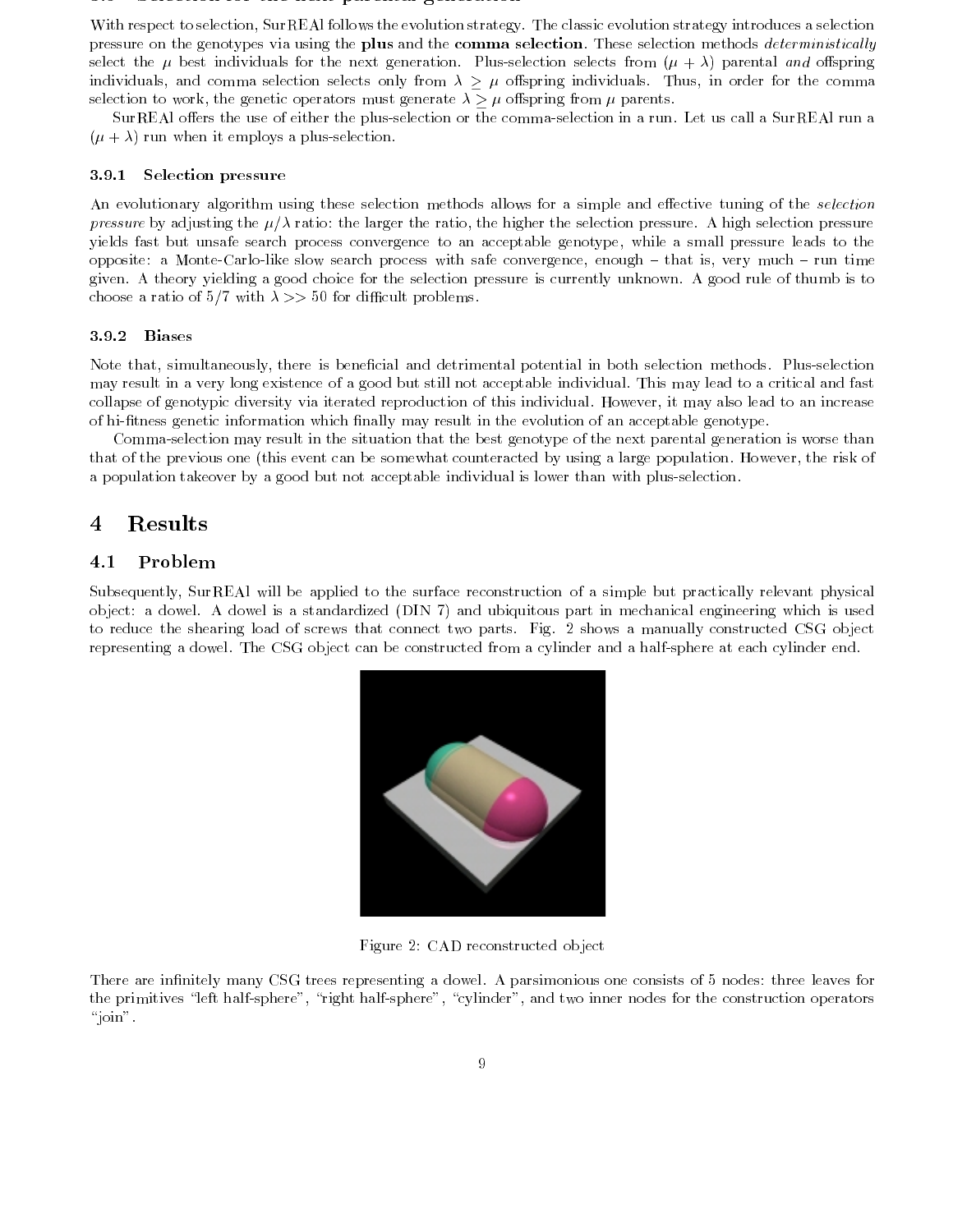#### 4.2.1 Grid dimension

The required grid dimension, that is resolution, depends on the structural complexity of the physical object to be reconstructed. If the resolution is too low, a critical physical surface area may not be digitized. If the resolution is too high, redundant data is being generated during the digitizing process. This redundancy is detrimental, since it results in an unnecessary use of the limited computing resources. For the problem of the dowel reconstruction, the a grid dimension of 20 - 20, which appears to be benefits to the search process, has been found experimentally

#### 4.2.2 CSG primitive number

The structural complexity of the physical object influences the maximum number of leaves a CSG tree should have in order to allow for a successful evolution. A number  $c -$  as introduced for the PRIM definition  $-$  of 220 is used for the problem.

### 4.2.3 Quality measure

The fitness function  $f$  is defined as

 $f = 1.5 \cdot CTYPE + 0.5 \cdot ABN + 0.5 \cdot DELTA + 0.5 \cdot PRIM$ .

Thus, an f value is in  $[0, 3 - 0.5/c]$ , and a perfect CSG object scores the upper-interval-limit value.

#### 4.2.4 Selection

Experiments with  $(50 + 50)$ ,  $(100 + 300)$ , and  $(500 + 800)$  runs all resulted in elitist strategies yielding best solutions, shortly followed by tournament selection strategies. Fitness-proportional selection and ranking selection schemes did not perform well.

#### 4.2.5 Variation

Each selected individual is either mutated or recombined with a 0.5 probability. This effectively has mutation and recombination operate "in parallel" on the population during the entire run.

Mutation translates or resizes or rotates a CSG primitive by a normally distributed random value. A CSG primitive is changed with 0.1 probability. The inner nodes of a CSG tree are changed with 0.01 probability. These relatively low values are motivated by the phenomenon to be observed in nature that macromutations happen rarely.

The probability of an insertion or deletion is indirectly proportional to the fitness value of the individual. Thus, a well shaped individual is not likely to be changed significantly which would risk to destroy the shape, while a badly shaped individual has a chance to be transformed into a better shape.

### 4.3 Discussion

#### 4.3.1 Incremental optimization

Note that, in the fitness function, CTYPE clearly has the largest weight, which is due to the experience that an adequate amplication of the curvature-type weight usually yields better results. This high weight forces an early optimization of the CSG-object shape and size, while orientation - evaluated by ABN - and position - evaluated by  $DELTA$  – are targets for final tuning.

Accordingly, when watching an animated picture sequence assembled from the best-in-generation phenotypes from the first to the last generation of a typical run, one often sees a corresponding structural evolution. This change is reflected by the genotypic size progression, which can be seen in fig. 3.

One can interpret the sequence of the best-in-generation phenotypes from the first to the last generation of a run as snapshots taken of the structural and spatial evolution of a meta-individual. Initially, this individual "morphs" into the topology of the physical object. During this period, the genotypic size increases rapidly, while the surface of the physical object is being approximated roughly by a set of primitives that have coarse curvature-type relations with physical-surface areas. In this phase, the CTYPE criterion implies topology optimization of the CSG object.